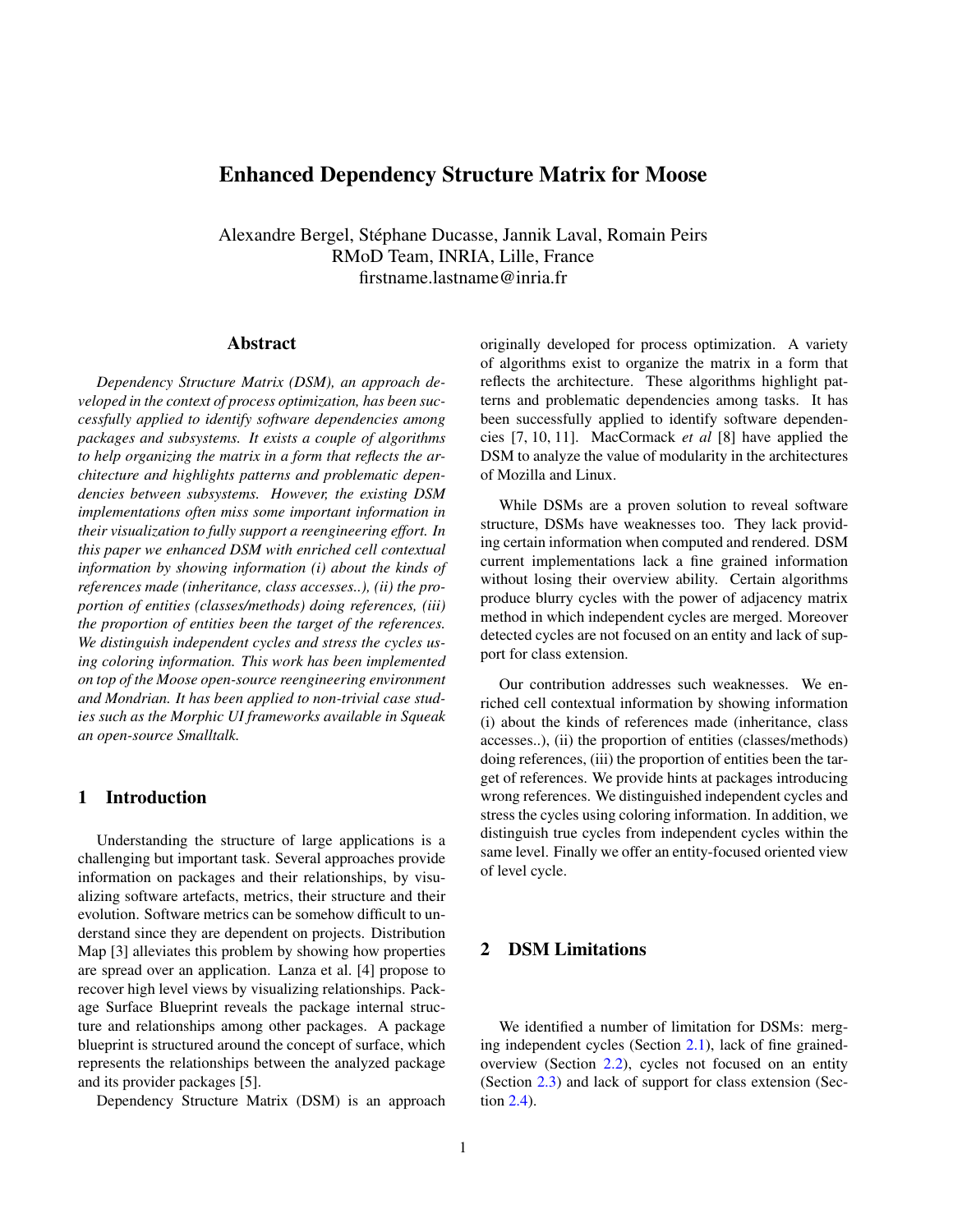## <span id="page-1-0"></span>2.1 Blurry Cycles with the Power of Adjacency Matrix Method

A way to identify cycle in DSM is to use the technique based on powering the adjacency matrix. The principle of this approach is to raise a binary DSM to its n-th power to indicate which elements can be traced back to themselves in n steps; thus constituting a cycle [12]. However, the indicated elements do not automatically belong to the same cycle. Indeed, it can exist several cycles with the same number of steps and the power of the adjacency matrix method cannot differentiate these different cycles, so we have blurry cycles.



<span id="page-1-2"></span>**Figure 1. A DSM**

On Figure [1,](#page-1-2) we see that the elements A and B constitute a direct cycle and the elements C and D constitute another one. But if we raise the binary DSM (Figure  $2(a)$ ) to the square by applying the adjacency matrix technique, a non-zero value appears in the diagonal for every element (Figure  $2(b)$ ). These non-zero values mean that any of the elements A, B, C and D are involved in at least one direct cycle but these non-zero values do not show what these direct cycles are made of. Moreover, with the partitioning algorithm based on powering the adjacency matrix, we merge these 4 elements together (Figure  $2(c)$ ) which means that in the partitioned matrix these elements will appear as one cycle (Figure  $2(d)$ ) - note that the grey zone represent the cycles. So, the partitioned matrix provides a wrong information by indicating a unique cycle (the grey area in Figure  $2(d)$ ) whereas the matrix should show two direct cycles as shown in Figure  $2(e)$ .

So, the power of adjacency matrix method does not allow us to determine precisely the different cycles. However, combining this algorithm with a path searching method identifies correctly all the different cycles.

Notice that the DSM software Lattix does not use the power adjacency partitioning algorithm but is using reachability matrix method.

#### <span id="page-1-1"></span>2.2 Lack of Fine-grained Information

A traditional DSM offers a general overview but lacks from providing precise information about the situation it describes. We identify two kinds of weaknesses: lack of dependency causes and lack of dependency impacts.

<span id="page-1-5"></span><span id="page-1-4"></span><span id="page-1-3"></span>

<span id="page-1-7"></span><span id="page-1-6"></span>(d) Partitioned DSM with adja-(e) Ideal partitioned DSM with two cency matrix method distinct cycles

### **Figure 2. Limitation of the power of adjacency matrix method**

Lack of Causes. Dependencies can be due to several sources: class direct accesses, class extensions (see Section [2.3\)](#page-2-0), inheritance relationships and method invocation. Fixing cycles may be different based on the source of linking *e.g.,* changing a direct reference to a class is often simpler than changing an inheritance relationship. That is why, it is not enough to just indicate the dependencies in a DSM with a *X* (Figure  $3(a)$ ) or even with a number representing the number of dependencies that exist (Figure  $3(b)$ ). Indeed, indicating at least a number for each kind of dependency (Figure  $3(c)$ ) gives a more fine-grained information and so supports a better understanding of the situation.

<span id="page-1-8"></span>

<span id="page-1-10"></span><span id="page-1-9"></span>**Figure 3. Examples of references in a DSM**

Lack of Impacts. In addition, the information provided often lacks important information and does not give an idea of potential problems. For example, knowing that a package has 99 references to another one is a valuable information. Such references could be done by 20 or 3 classes and these 99 references could refer to a small subset or a large number of classes. The same remark can be done for methods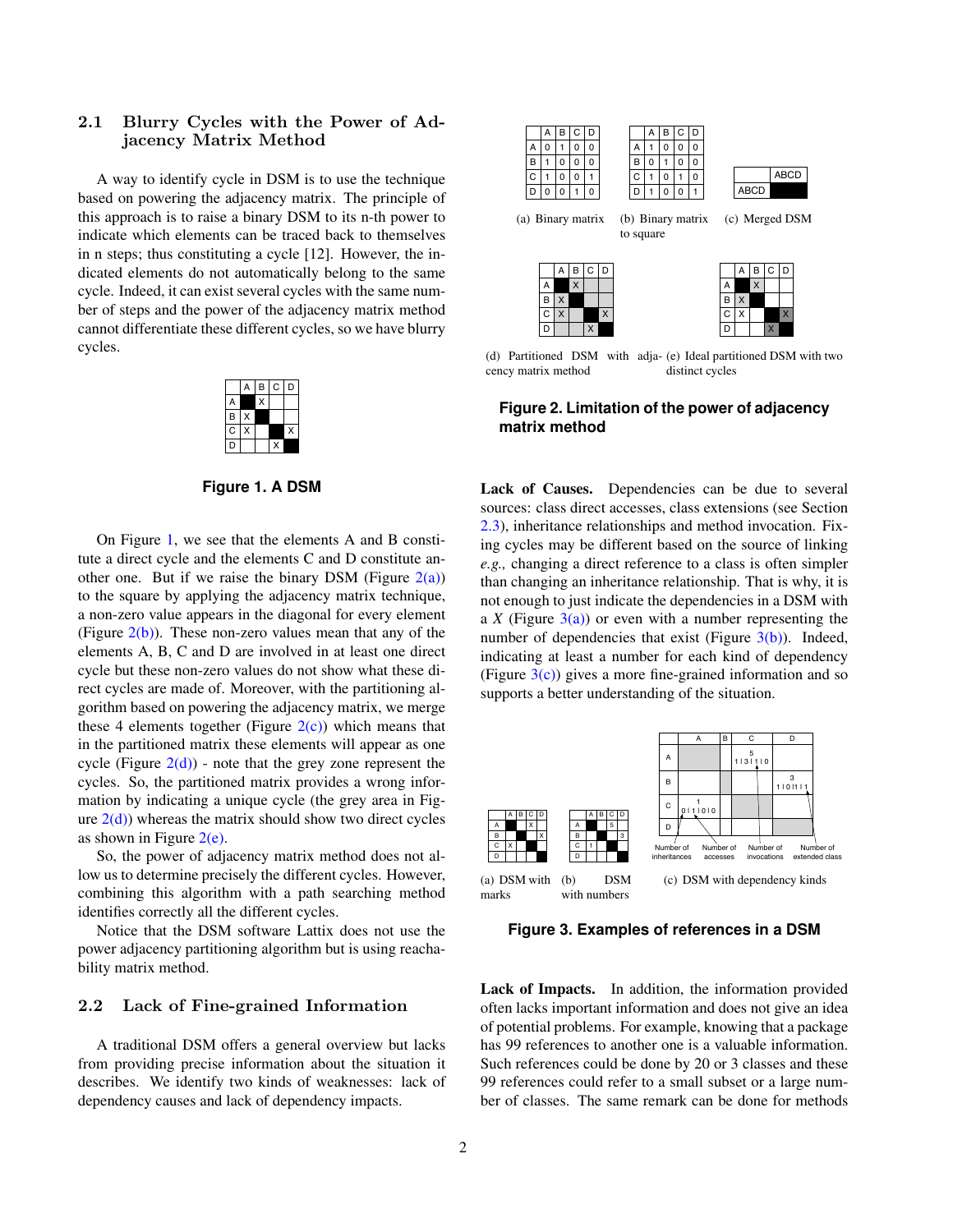instead of classes. But knowing that these references originate only from 3 classes and 15 methods and that only 4 classes and 6 methods are referenced by these 99 dependencies makes a large difference. In addition, having access to this information without having to look at every class in the concerned packages clearly supports the software comprehension.

### <span id="page-2-0"></span>2.3 Cycles Not Focused on an Entity

Cycles are shown in the context of complete system and the ordering within a level is the result of the partitioning algorithm. It makes it hard to understand the cycle (and not the level) in which a given package is involved. In particular when cycles inside the same level are merged, we do not obtained an accurate information.

As an illustration, consider a package A involved in a direct cycle with the package B and this package B is involved in a direct cycle with the package C (Figure  $4(a)$ ). We therefore have A in a cycle that also includes C but the length of this cycle is not the same that the length of the cycle between package A and package B. This is why it is a valuable information to see the difference between the lengths of the cycles (Figure  $4(b)$ ) since the used methods to break them will not be the same. In Figure  $4(b)$  direct cycles started from the entity A are displayed: yellow shows the direct cycles, then red the second level.

<span id="page-2-2"></span>

<span id="page-2-3"></span>an entity

on an entity

**Figure 4. The importance of cycles focused on an entity**

### <span id="page-2-1"></span>2.4 No Support for Class Extensions

A class extension is a method that is defined in a package, but whose class is defined in another package [1, 2]. Class extensions exist in Smalltalk, CLOS, Objective-C and now partly in C#. They offer a convenient way to incrementally modify existing classes when subclassing is inappropriate. Indeed, extending by subclassing may be inappropriate because that specific class is referred to, but, one cannot modify the source code of the class in question. A class extension can then be done to that specific class.

## 3 Enhanced DSM

Our apparoch takes into account the previously described limitations and adds some functionalities that does not seem to be offered by DSM software like Lattix [9]: (i) enriched contextual cell information (Section [3.1\)](#page-2-4), (ii) isolating independent cycles and coloring information (Section [3.2\)](#page-3-0), and (iii) entity focused oriented view and level cycle coloring (Section [3.3\)](#page-4-0).



#### <span id="page-2-5"></span>**Figure 5. DSM cell with enriched contextual information**

### <span id="page-2-4"></span>3.1 Enriched Contextual Cell Information

As described in the previous section, current DSM software do not provide a fine-grained information within the overview offered by the matrix. We address this issue in our enhanced DSM by enriching the cell contents (Figure [5\)](#page-2-5). The enriched contextual cell information shows the following information:

- 1. *Strength of the dependency.* On the first line, we show the number of references from a package to another one. This number gives us the strength of the link which exists between these packages but give no more information.
- 2. *Dependency Kinds.* The second line shows the kinds of reference (Inheritance (H), Access (A), Invocation (I) and class Extension (E)) and how many references there are for each. These numbers give us a coarse grained information about the relationships between packages.
- 3. *Source and Spread of the Dependency.* Finally, we show how the references are spread in and to the packages. We give the numbers of classes in both packages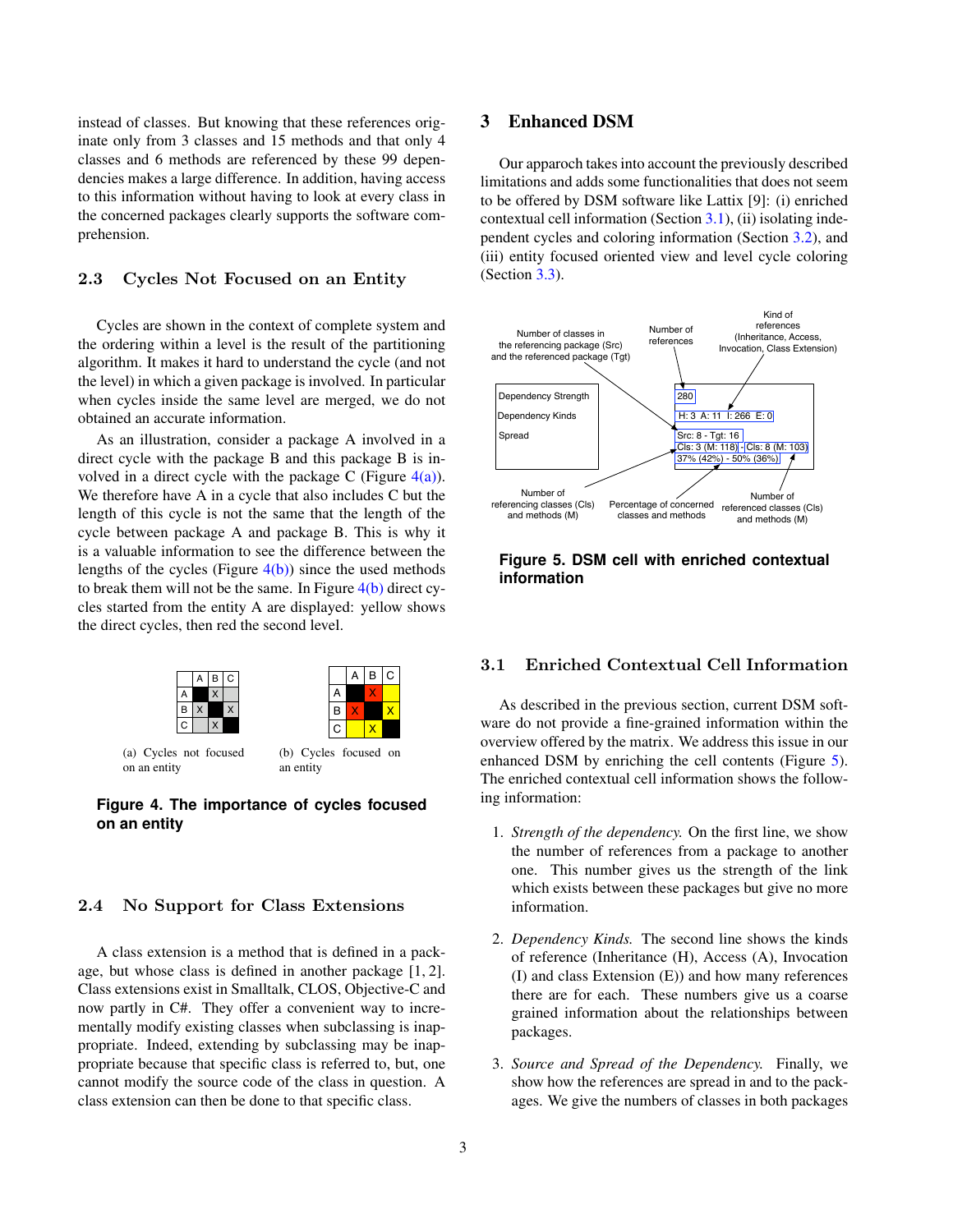on the third line. This information gives us an idea of the size of the packages involved in the dependency. On the fourth line, we indicate for the package doing the reference and the package been referenced the number of classes and methods that are actually doing the references or been referenced. The last line express the same idea but with percentages. This information is important because it shows us two things: the importance of the classes doing the references and the spread of such references on the target package. We can get an idea of the spread and flow of the references. For example, whether it is a small part of a package or a big one which is source of the dependencies and approximates the necessary engineering effort to remove these dependencies.

This enriched contextual view supports the identification of situation by just glancing over the matrix.

## <span id="page-3-0"></span>3.2 Enhanced Cycle Detection

Identifying cycles is important in large entangled software. In the context of DSM, cycle detection is often realized using a path searching algorithm [6]. This algorithm allows one to detect separately every independent cycle. Indeed, as explained in Section [2.1,](#page-1-0) two packages, A and B, may be in a direct cycle and packages C and D in another direct cycle. In this case, these two cycles are identified with path searching algorithm, which cannot be achieved with an algorithm based on the powers of adjacency matrix. Our approach enhances the traditional matrix by proposing: cycle distinctions, cycle nesting identification, and hints for cycling fixing.

Cycle distinctions. Our approach distinguishes independent cycles. It is based on the path searching algorithm [6]. With the path searching method, 2 independent cycles are separately detected and can so be isolated from each other in the DSM (Figure [6\)](#page-3-1).



<span id="page-3-1"></span>**Figure 6. Independent cycles distinction**

Cycle nesting. We added color information in DSM cells to give information about cycles. Indeed, as shown on Figure  $7(a)$ , after partitioning, DSM cells involved in a cycle have a yellow or red color. The yellow color means that the 2 concerned packages (a DSM cell is the intersection of 2 packages) are involved in an indirect cycle (a cycle with more than 2 elements) while the red color means they are involved in a direct cycle. The pale blue square frames the whole of packages which are in cycle (it is visible in Figure [9\)](#page-4-1), contrary to the white lines and colomns which represent packages with no cycle.

Cycle fixing hints. In addition, in the case of a direct cycle, if there is a large difference between the number of references between the 2 packages (by default, the ratio is 3), the cell that contains the least references has a light red color (Figure  $7(b)$ ). This information allows the user to focus his attention on the references which should be solved a priori in a first time. As shown in Figure [9,](#page-4-1) such hint is really useful to spot packages potentially introducing cycles.

<span id="page-3-2"></span>

<span id="page-3-3"></span>**Figure 7. Direct and indirect cycles coloring**



<span id="page-3-4"></span>**Figure 8. Cell color definition**

Figure [8](#page-3-4) illustrates how to interpret the colored boxes. It shows that there are two direct cycles: between A and B and between C and D since they are red. The cycles are distinct since there is no red box on the A B lines coming from the C D columns. We see that D may be the source of problems for the cycle with C. Then there is an indirect cycle between E F and G since there is no red between them.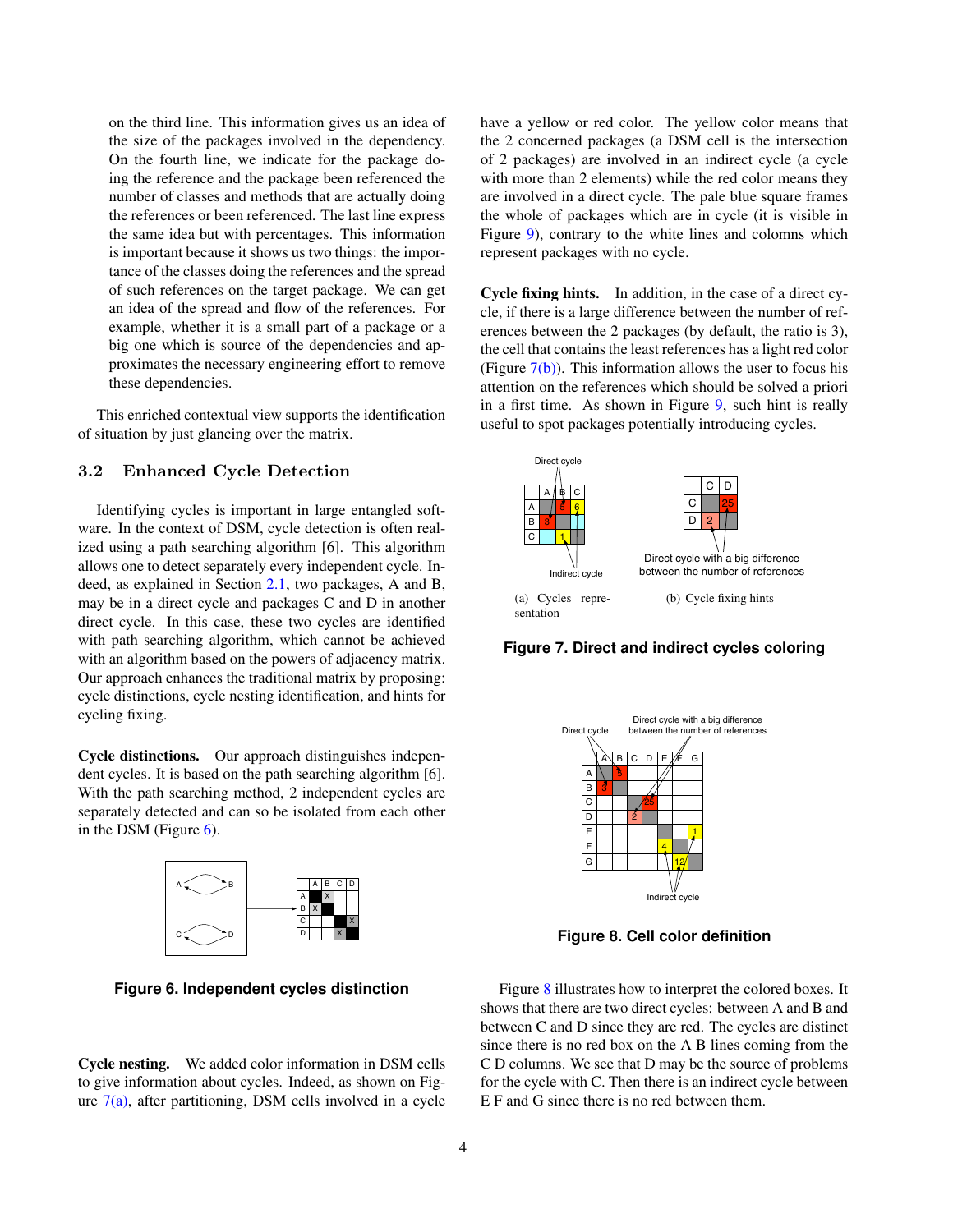Example. We applied our approach to the Morphic framework of Squeak. Note that it was never packaged in a modular way, hence showing a lot of cyclic dependencies. You can observe in Figure [9](#page-4-1) a large cycle represented in pale blue. Without any color, this would be difficult to quickly distinguish direct and indirect cycles. Indeed, direct and indirect cycles would not clearly appear, so the observer could not easily separate them. But with colored cells, at first glance, identifying direct and indirect cycles is easy. In addition, you can focus your attention on the light red cells because they indicate what are the cells which should probably disappear to eliminate the direct cycles.



<span id="page-4-1"></span>**Figure 9. Example of cycle detection**

#### <span id="page-4-0"></span>3.3 Entity-focused Cycle Centric View

We have seen in the previous section that our approach isolates independent cycles and add information to them by coloring cells to distinguish direct and indirect cycles. However, if it is easy to see the different cycles which exist into a given layer when there are a few number of packages, it is much more difficult with a large number of packages. Indeed, you do not easily know if the length of a cycle between 2 packages is short or long. This is particularly complicated since an element can belong to several cycles which do not have the same length. It is difficult to show the length of cycles to which belongs an element.

To solve this problem, we added the notion of focused element. Indeed, the length of a cycle between an element and another one is relative to the first one. So, we represent the length of the cycles relative to a chosen element that we call the focused element. For example, in Figure [10,](#page-4-2) you can see that relative to the element A, the elements B and D

are involved in a direct cycle with A; and the element C is in an indirect cycle with A (Figure  $10(a)$ ). But if you focus your attention on the element D, that are the elements A and C that are involved in a direct cycle with D and the element B which is in an indirect cycle with D (Figure  $10(b)$ ).

<span id="page-4-3"></span>

(a) Situation with the focused element A



<span id="page-4-4"></span><span id="page-4-2"></span>(b) Situation with the focused element D

### **Figure 10. Visualization of the different cycles relative to the focused element**

### 3.4 Cycle Level

So, to help the visualization of the different cycles in which your focused element is involved, we introduce a color information for every cycle level. Indeed, as shown in Figure [11,](#page-5-0) the elements involved in the first cycle level with the focused element (*i.e.,* the elements which are in cycle with the focused element and which the length of the cycle is the shortest) are in red color. This process is repeated for every element which is in cycle with the focused element: the elements which belong to a same cycle level are in a same color. Thanks to that color information, first, you can easily see whether 2 elements are close in a cycle or not and second, you can count the number of elements in every cycle level.

## 4 Conclusion

This paper enhances Dependency Structure Matrix (DSM), an approach which identifies dependencies between software packages. A DSM renders references between packages in a matrix-like table. In addition, several algorithms already exist to reorder the matrix and so reveal the software architecture.

However, a traditional DSM does not provide enough information about the references between the packages and about the cycles which can exist between them. This paper addresses such limitations by improving the information contained in a DSM and enhancing the way a DSM is rendered. First, the cell contents is enriched with the kinds